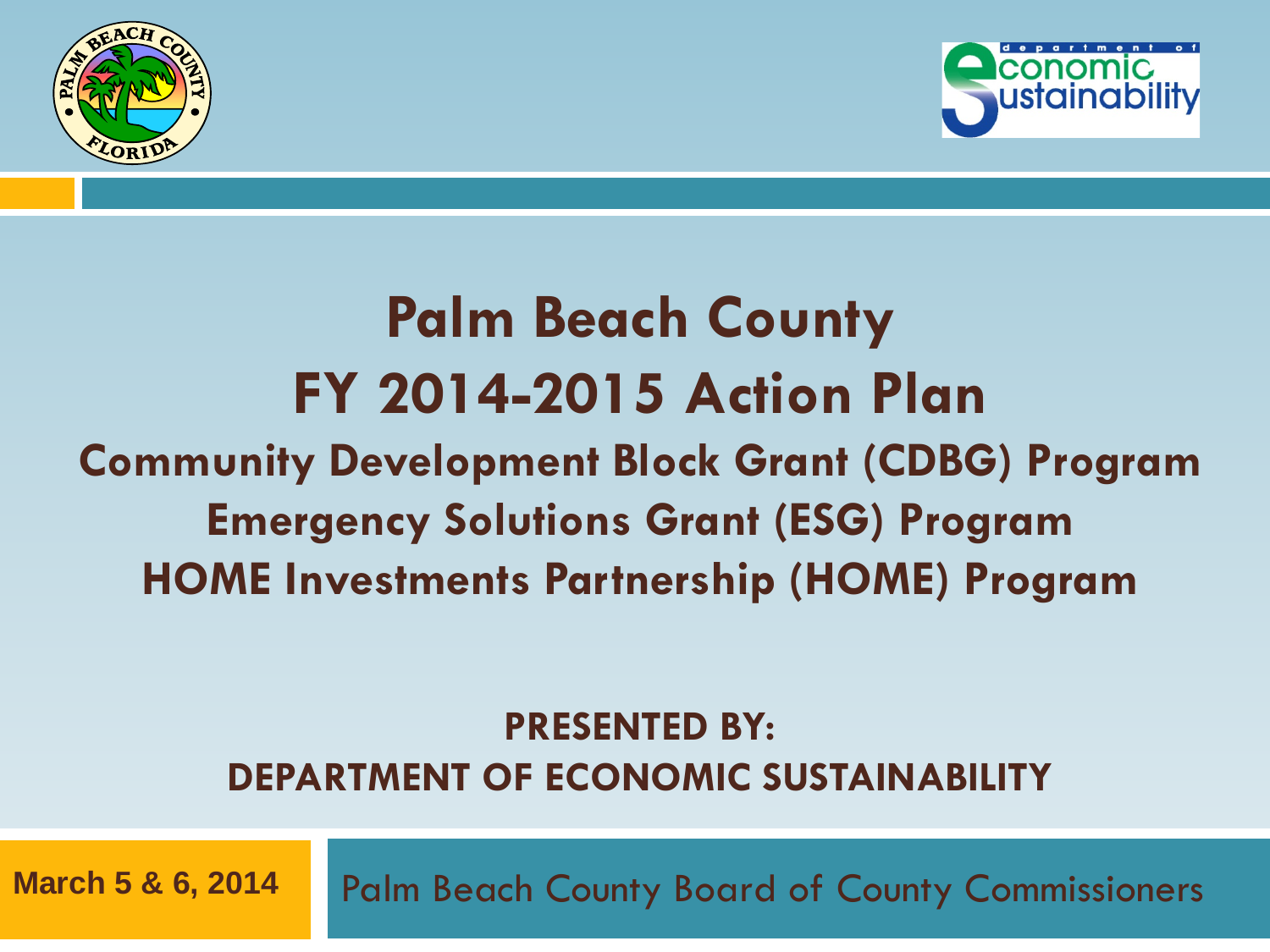

- **Provide Action Plan Overview**
- **Review Accomplishments**
- Receive Public Input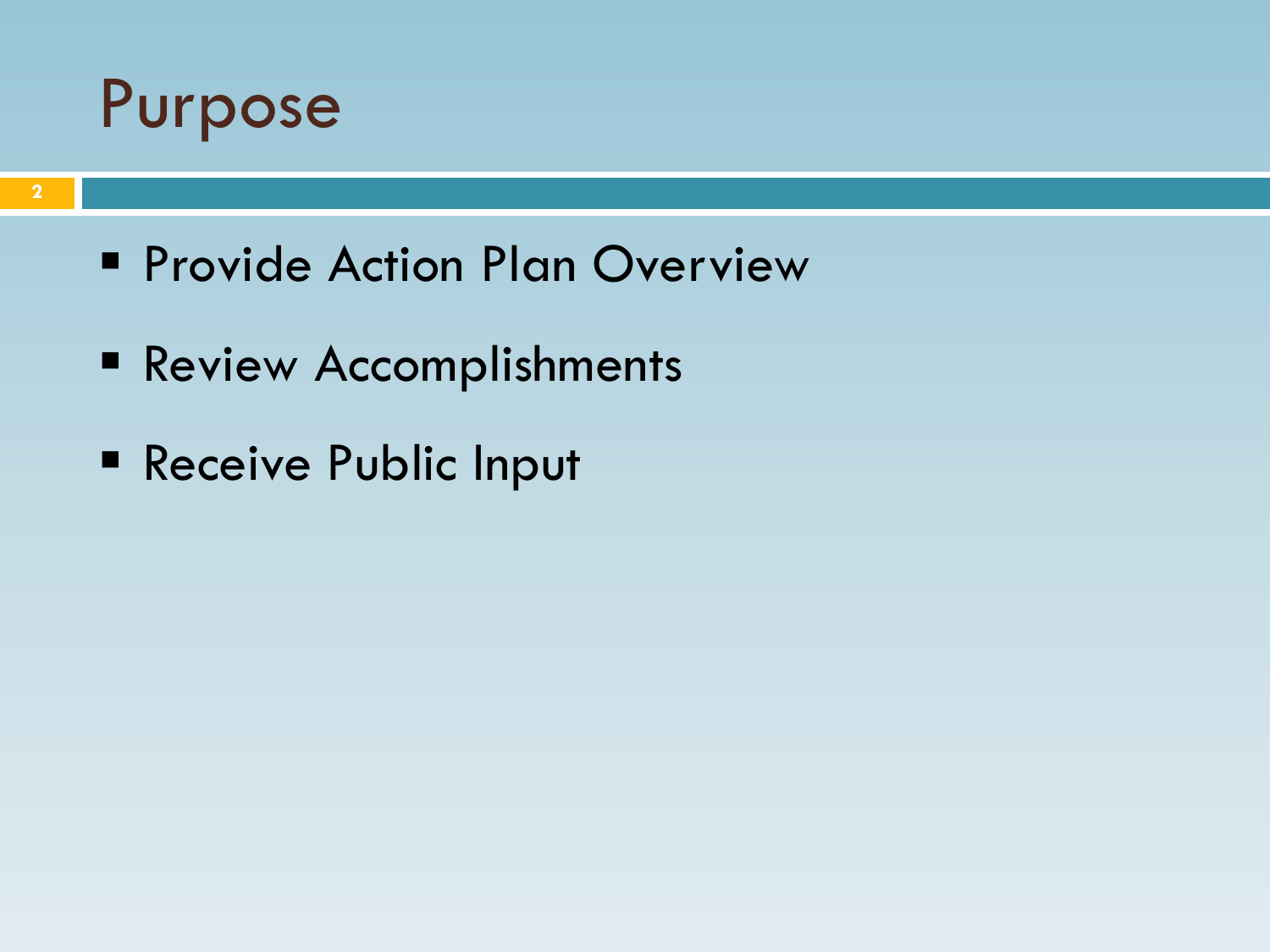### Action Plan

- Required by HUD
- **Serves as consolidated application for CDBG,** ESG, and HOME Program funding
- **Indentifies uses and recipients of funding**
- **Presented to BCC for adoption at a public** hearing in July of each year
- $\blacksquare$  Due to HUD by August 16<sup>th</sup>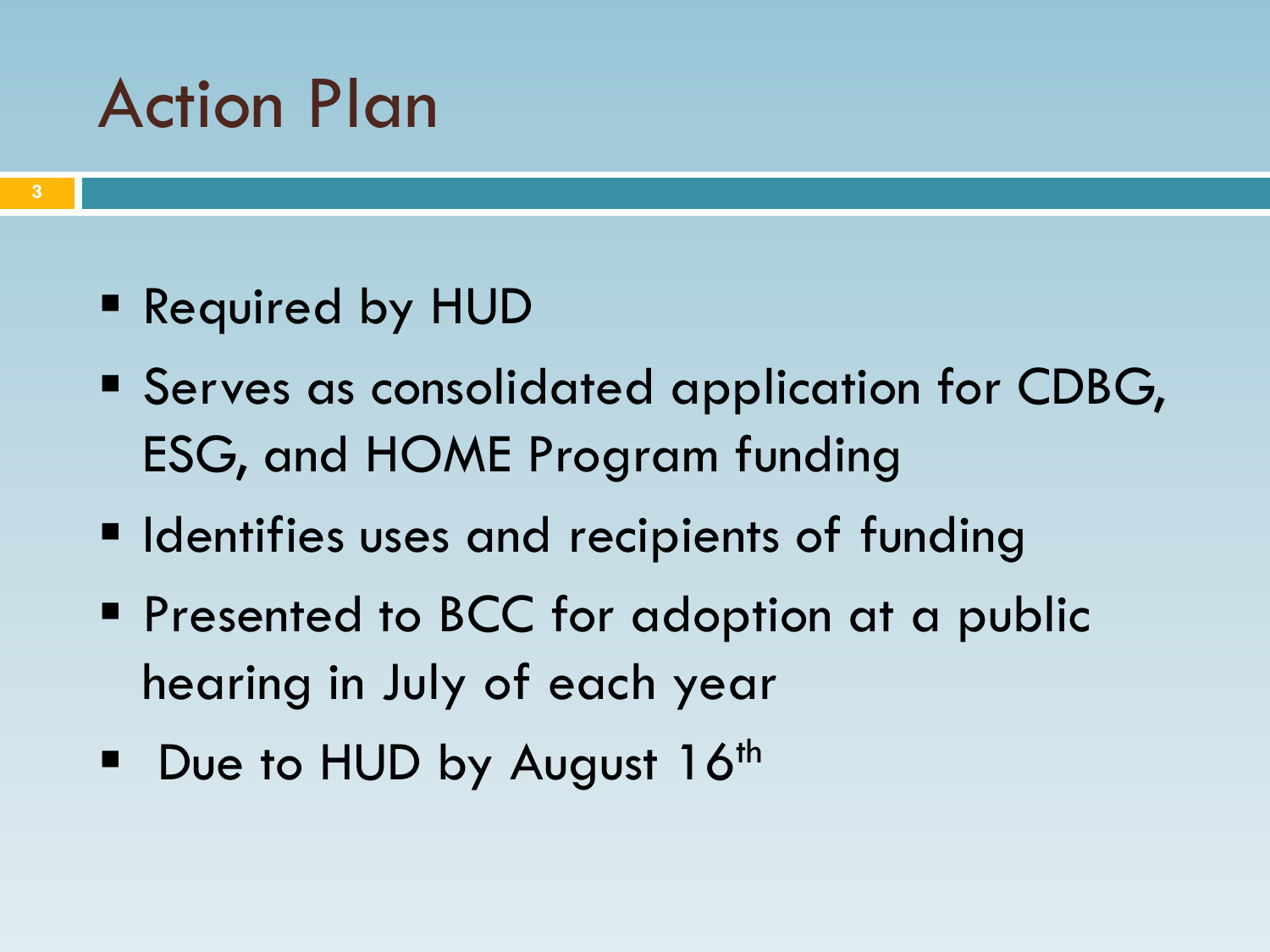# CDBG Overview and Historical Funding Allocations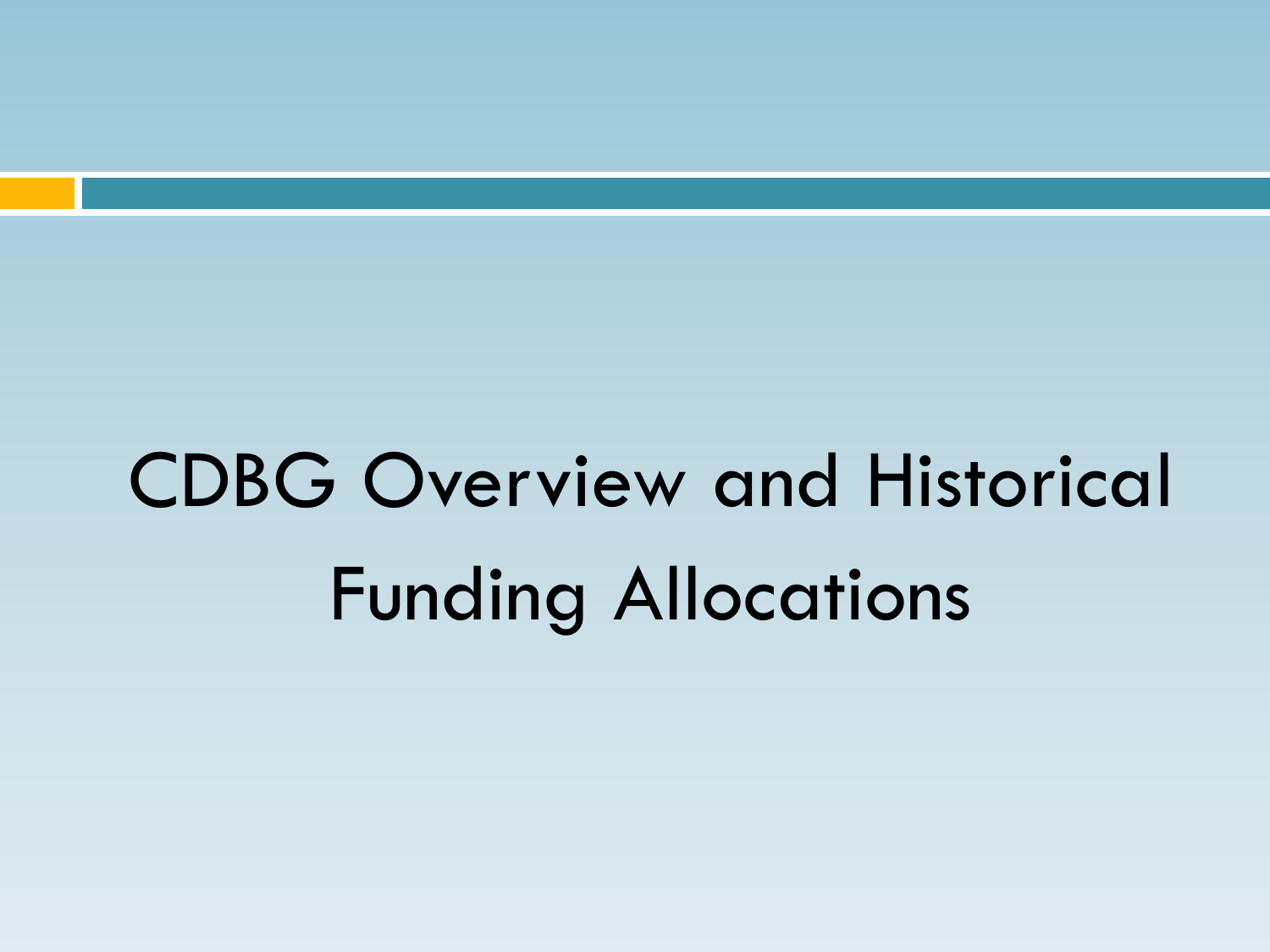## CDBG Objectives

#### CDBG's Primary Goals:

- Provision of decent housing;
- **E** Creation of a suitable living environment; and
- Expanding economic opportunities.
- CDBG National Objectives:
- **Benefit low and moderate income persons;**
- **Prevention or elimination of slums and blight; and**
- Meeting a community need of particular urgency.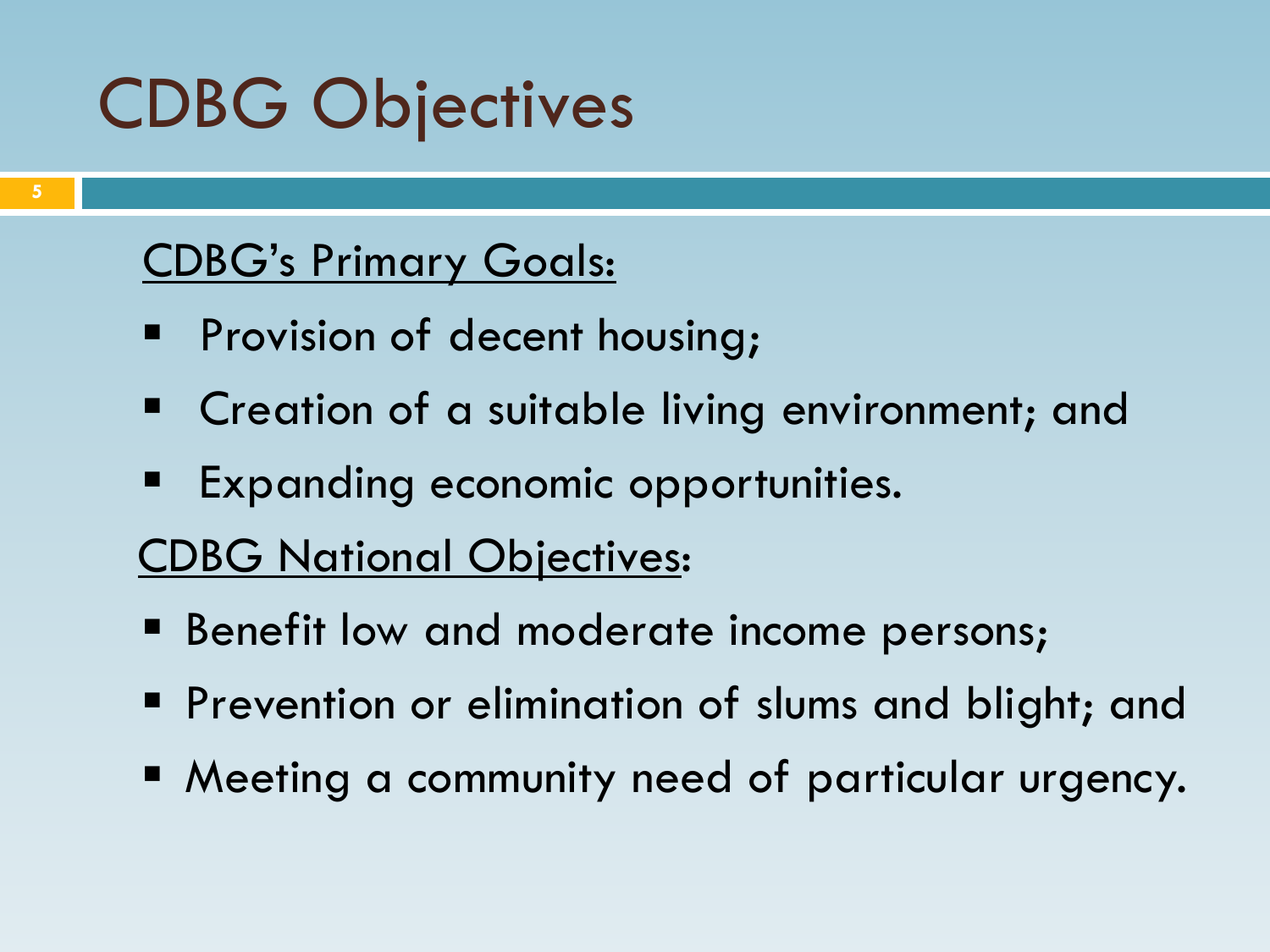### CDBG Eligible Categories & Activities

- **Public Facilities and Infrastructure** 
	- Construction of park and recreational facilities
	- Installation of public sanitary sewer system
- **Public Services** 
	- **EX Counseling services for abused children**
	- Operating costs of a homeless shelter
- Economic Development
	- Funding business incubators
	- Services to businesses creating jobs in the community
- **Housing Activities** 
	- Demolition and Clearance of blighted structures
	- Rehabilitation of owner occupied single family homes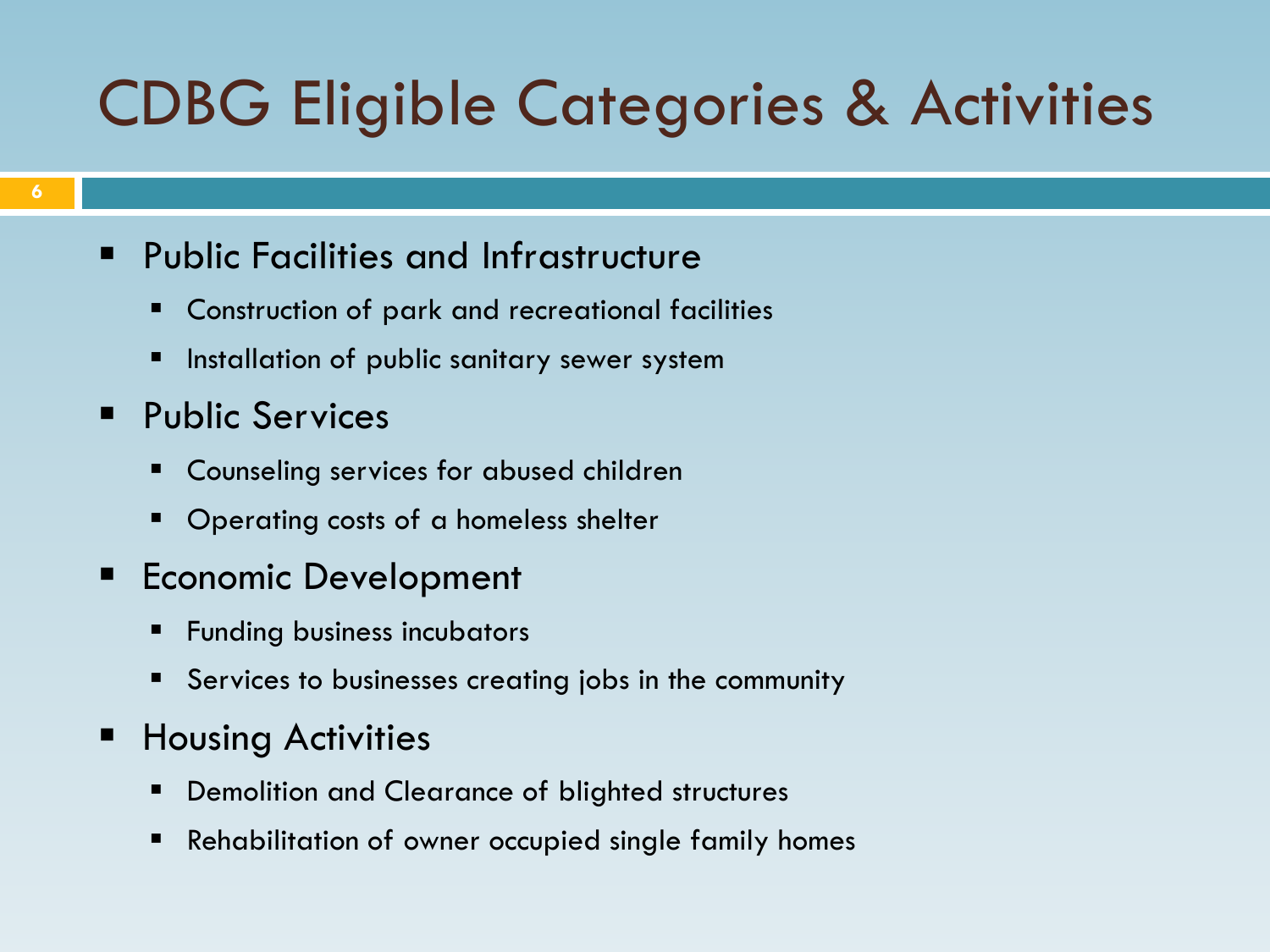## Historical CDBG Partners

- **Municipalities participating via Interlocal Agreement\***
- **Non-profit Organizations**
- **Public Agencies**
- **E** County Departments
- **For-profit Entities**

\*Municipalities with CDBG target areas are referred to as "Local Entitlement Communities" and are guaranteed an allocation of funds through the County's current CDBG methodology.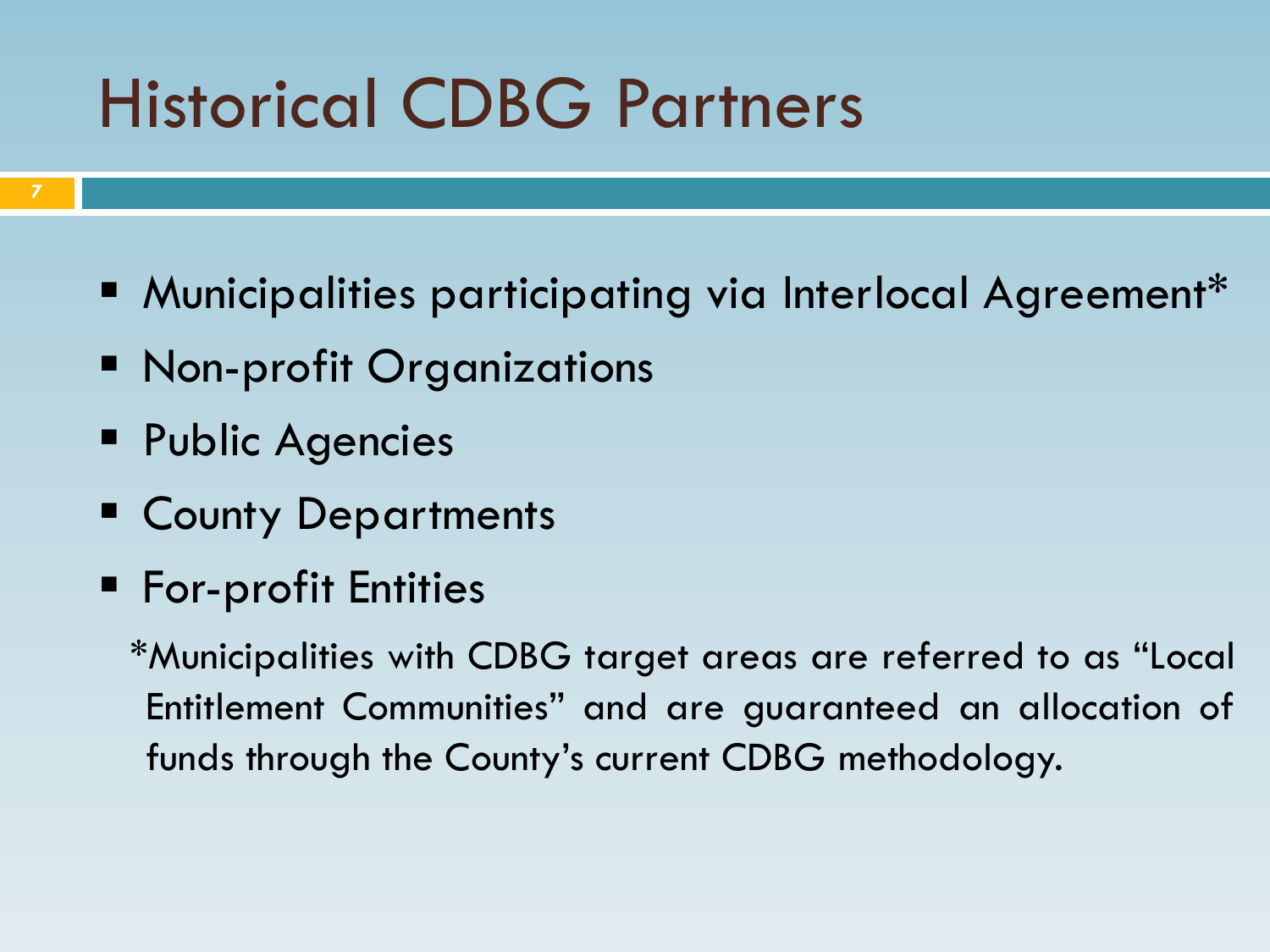## CDBG Accomplishments & Funding Distribution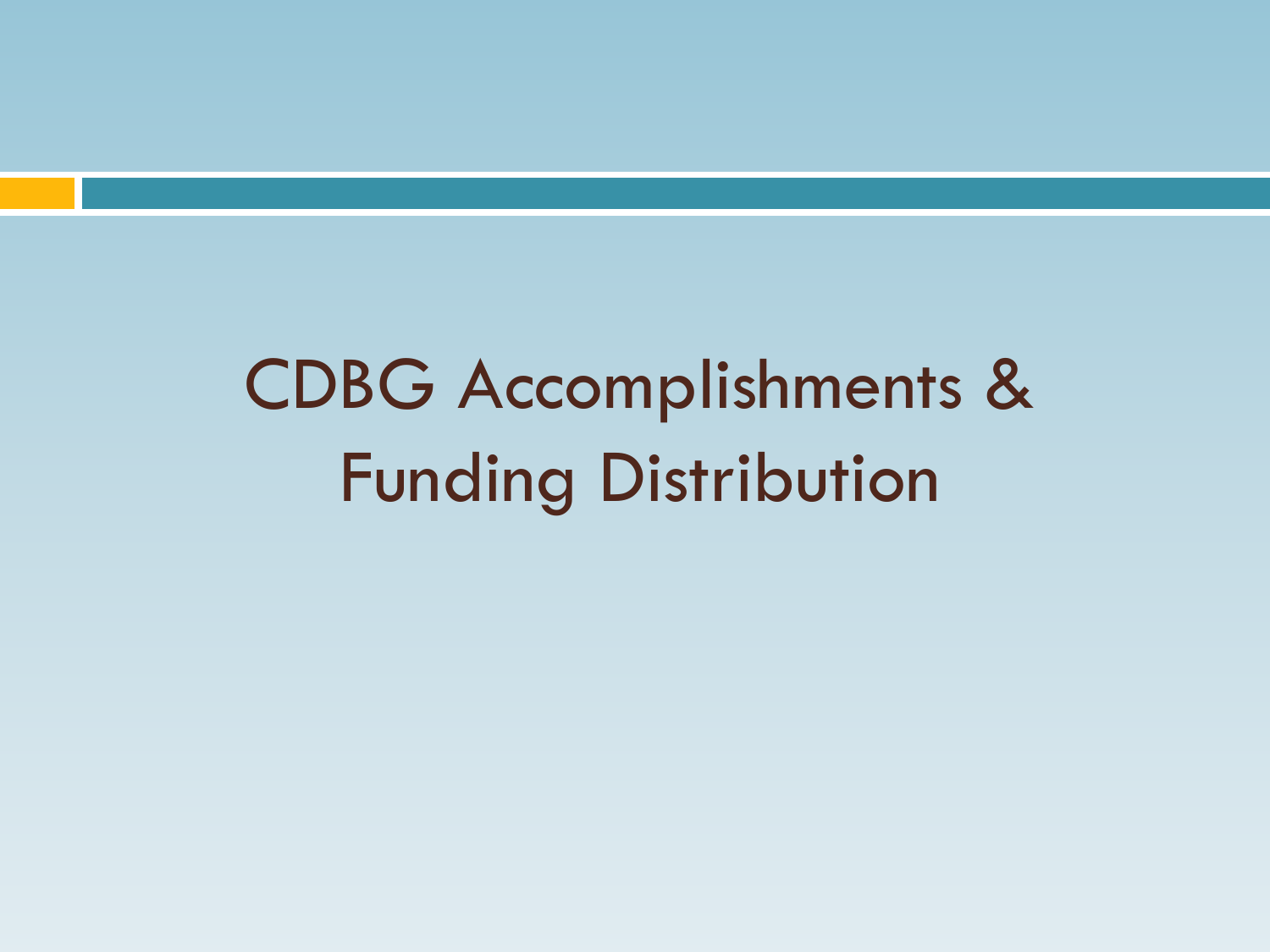## Historical CDBG Annual Allocations

| <b>Fiscal Year</b> | <b>Allocation</b>          |                  | Increase/Decrease |  |
|--------------------|----------------------------|------------------|-------------------|--|
| FY 2009-10         | $\mathcal{S}$              | 7,115,780        | $+0.24%$          |  |
| FY 2010-11         | $\mathbf S$                | 7,351,246        | $+3.3%$           |  |
| FY 2011-12         | $\boldsymbol{\mathsf{S}}$  | 6,188,977        | $-15.8%$          |  |
| FY 2012-13         | $\boldsymbol{\mathcal{S}}$ | 5,418,765        | $-12.5%$          |  |
| FY 2013-14         | $\mathcal{S}$              | 5,917,217        | $+9.2%$           |  |
| FY 2014-15         |                            | To Be Determined | To Be Determined  |  |

\* Annual Allocations include Program Income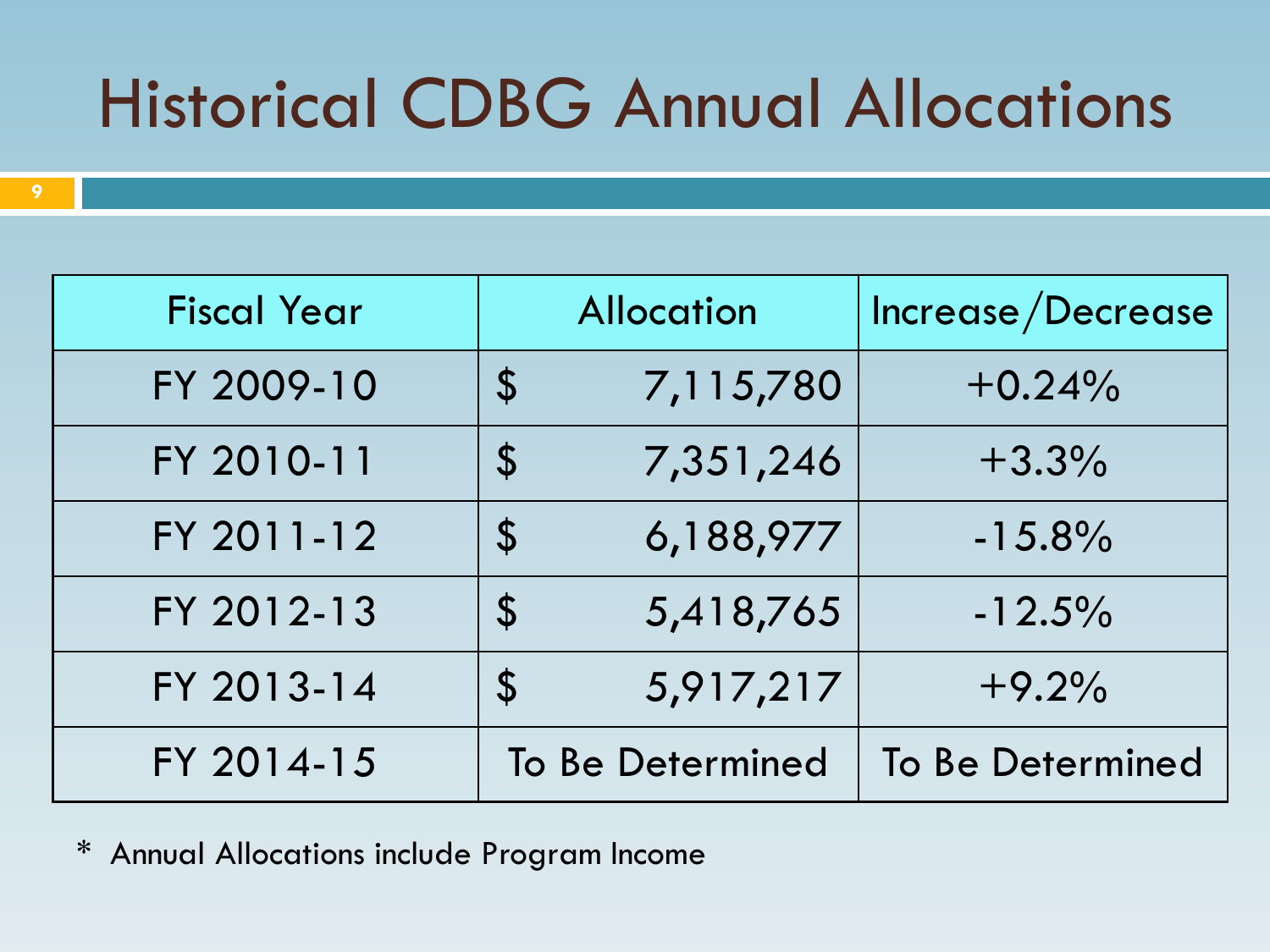#### CDBG Historical Distributions FY 2009-2014

| <b>Activity Type</b>                          |                            | <b>Funding</b> | <b>Percent</b> |
|-----------------------------------------------|----------------------------|----------------|----------------|
| <b>Public Facilities &amp; Infrastructure</b> | $\boldsymbol{\mathsf{\$}}$ | 16,896,664     | 53%            |
| <b>Public Service Activities</b>              | $\mathcal{S}$              | 6,016,355      | 19%            |
| <b>Housing Activities</b>                     | $\mathcal{S}$              | 4,744,109      | 15%            |
| <b>Economic Development</b>                   | $\mathbf S$                | 4,334,857      | 13%            |
| <b>Total FYs 2009-2014</b>                    |                            | \$31,991,985   | 100%           |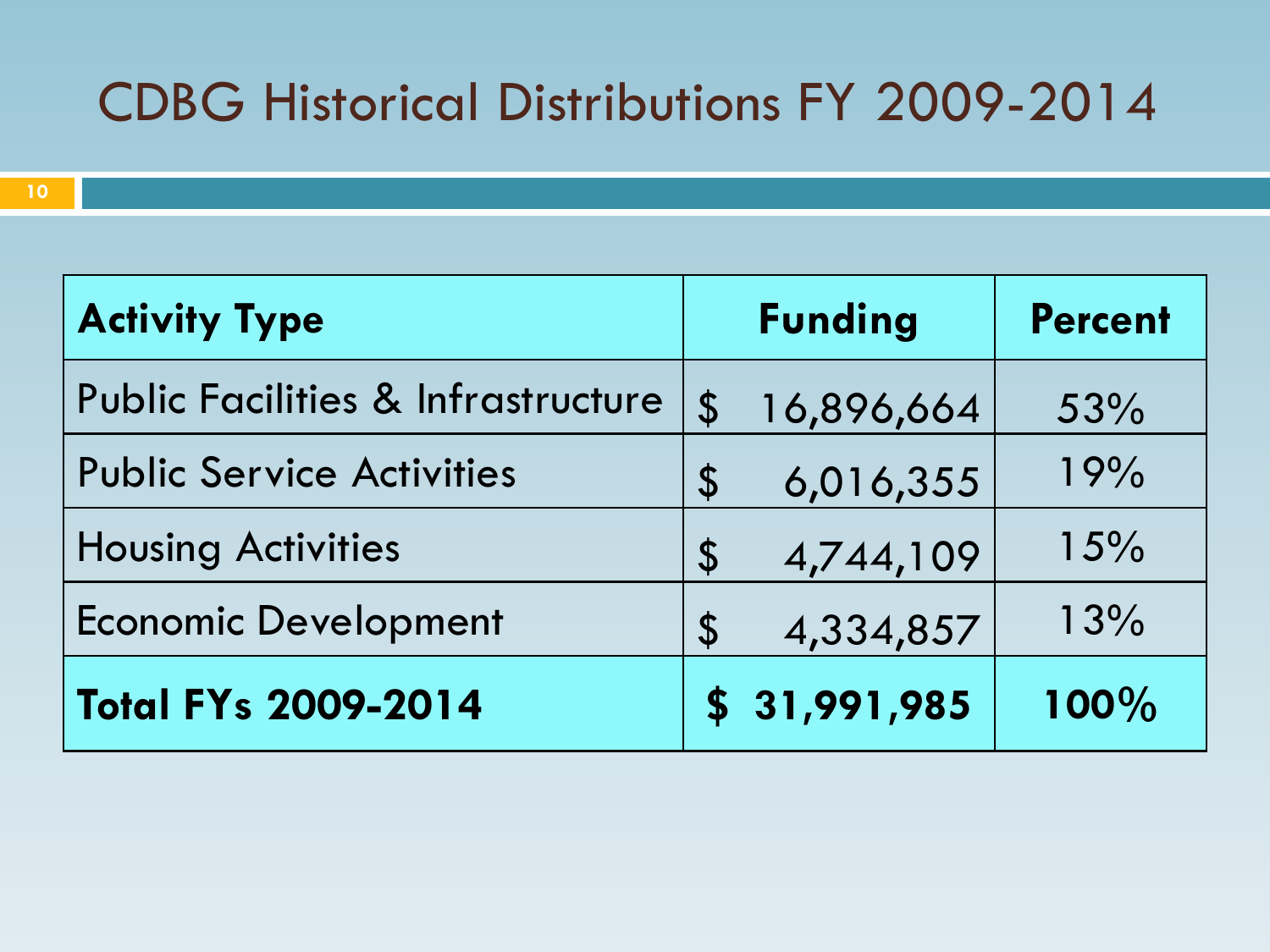| <b>Public Facilities &amp; Infrastructure</b> | <b>Funding</b>                         | <b>Projects</b> |
|-----------------------------------------------|----------------------------------------|-----------------|
| <b>Street Improvements</b>                    | 4,631,646<br>$\boldsymbol{\mathsf{S}}$ | 14              |
| <b>Water and Sewer</b>                        | 6,324,582<br>$\boldsymbol{\mathsf{S}}$ | 12              |
| <b>General Public Facilities</b>              | 2,291,282<br>$\mathcal{S}$             | 7               |
| <b>Parks and Recreation</b>                   | 2,333,841<br>$\boldsymbol{\mathsf{S}}$ | 11              |
| Drainage Infrastructure                       | 692,607<br>$\boldsymbol{\mathsf{S}}$   | 3               |
| <b>Sidewalks</b>                              | 622,706<br>$\boldsymbol{\mathsf{S}}$   | $\mathcal{S}$   |
| <b>TOTAL FYs 2009-2014</b>                    | 16,896,664                             | 50              |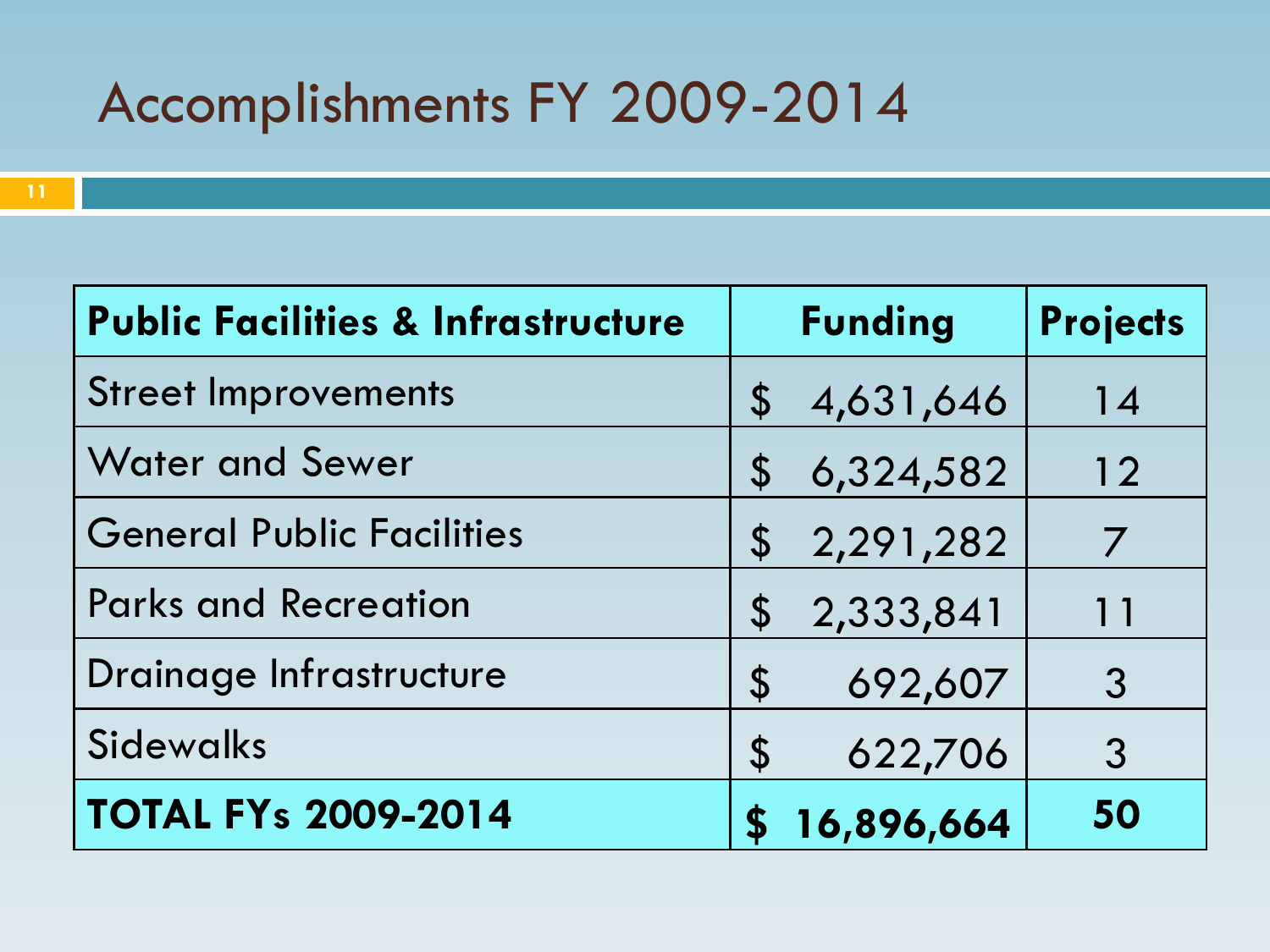| <b>Public Services</b>                  |                            | <b>Funding</b> | <b>Beneficiaries</b> |  |
|-----------------------------------------|----------------------------|----------------|----------------------|--|
| Homeless Services (7 Agencies)          | $\boldsymbol{\mathsf{\$}}$ | 555,357        | 2373                 |  |
| Victims of Domestic Abuse (2 Agencies)  | $\boldsymbol{\mathsf{\$}}$ | 287,108        | 258                  |  |
| Disabled & Senior Services (4 Agencies) | $\boldsymbol{\mathsf{\$}}$ | 792,932        | 1652                 |  |
| <b>Fair Housing Services (1 Agency)</b> | $\boldsymbol{\mathsf{\$}}$ | 709,061        | 380                  |  |
| Youth Services (3 Agencies)             | \$                         | 298,553        | 721                  |  |
| <b>Child Care Services (1Agency)</b>    | $\boldsymbol{\hat{\phi}}$  | 157,748        | 565                  |  |
| Abused/Neglected Children (3 Agencies)  | $\boldsymbol{\hat{\phi}}$  | 737,088        | 786                  |  |
| Housing Counseling (4 Agencies)         | \$                         | 436,925        | 4,280                |  |
| <b>Health Services (3 Agencies)</b>     | $\boldsymbol{\hat{\phi}}$  | 419,739        | 4,182                |  |
| Philip D. Lewis Center (1 Agency)       | $\boldsymbol{\mathsf{S}}$  | 1,621,844      | 7,969                |  |
| <b>TOTAL FYs 2009-2014</b>              | \$                         | 6,016,355      | 23,166               |  |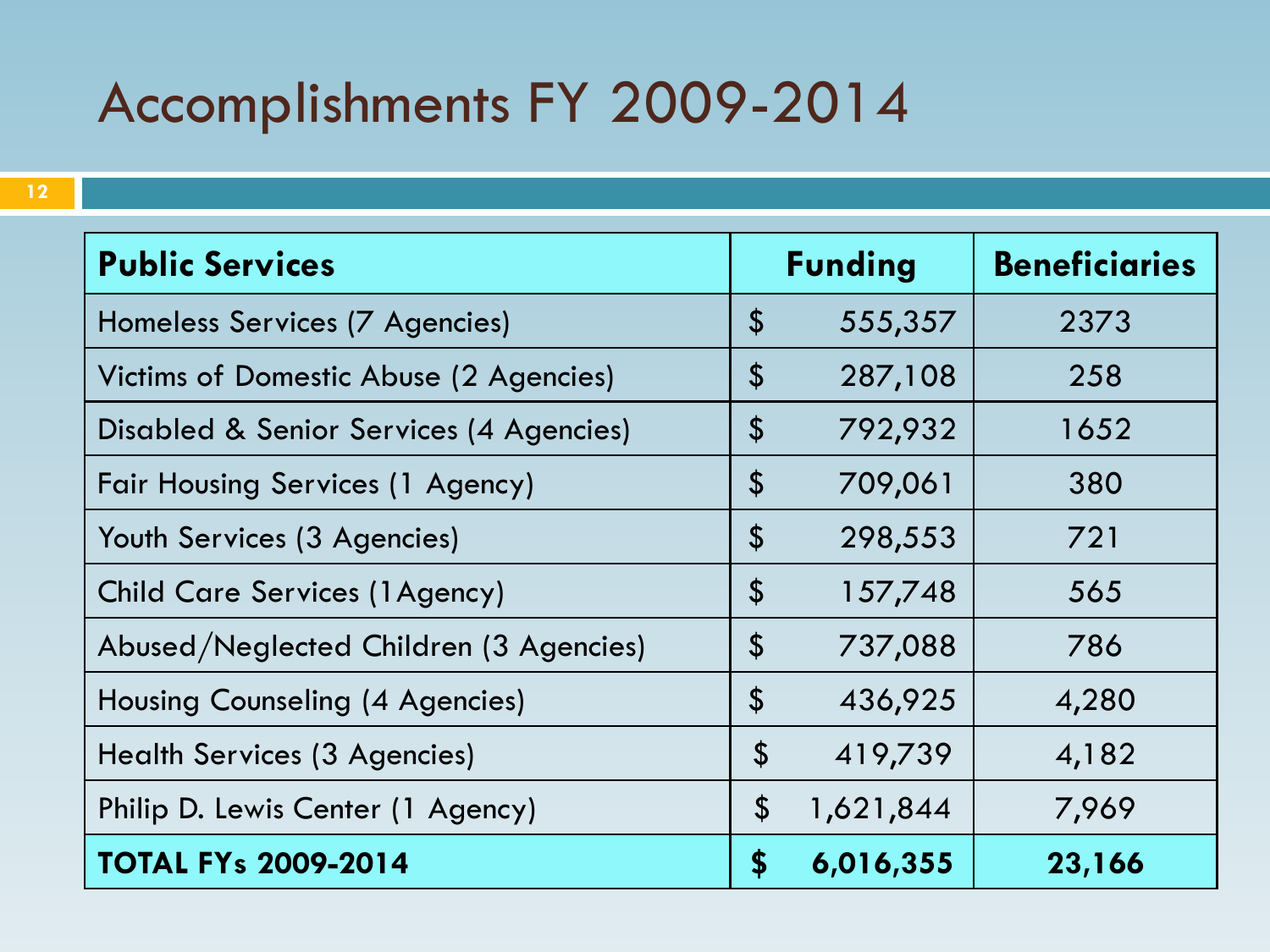| <b>Economic Development Projects</b> | <b>Funding</b> |           | Jobs  |
|--------------------------------------|----------------|-----------|-------|
| <b>Business Incubators</b>           |                | 1,606,440 | 122   |
| <b>Economic Development Services</b> |                | 2,728,417 | 8,093 |
| Total FYs 2009-2014                  |                | 4,334,857 | 8,215 |

**Job creation or retention** 

- In FY 2008, the BCC directed CDBG to incubators
- Staff costs for economic development services
	- **Enterprise Zone applications 1,226 businesses**
	- Urban Job Tax Credit applications 220 businesses
	- Section 108 technical assistance 1,117 businesses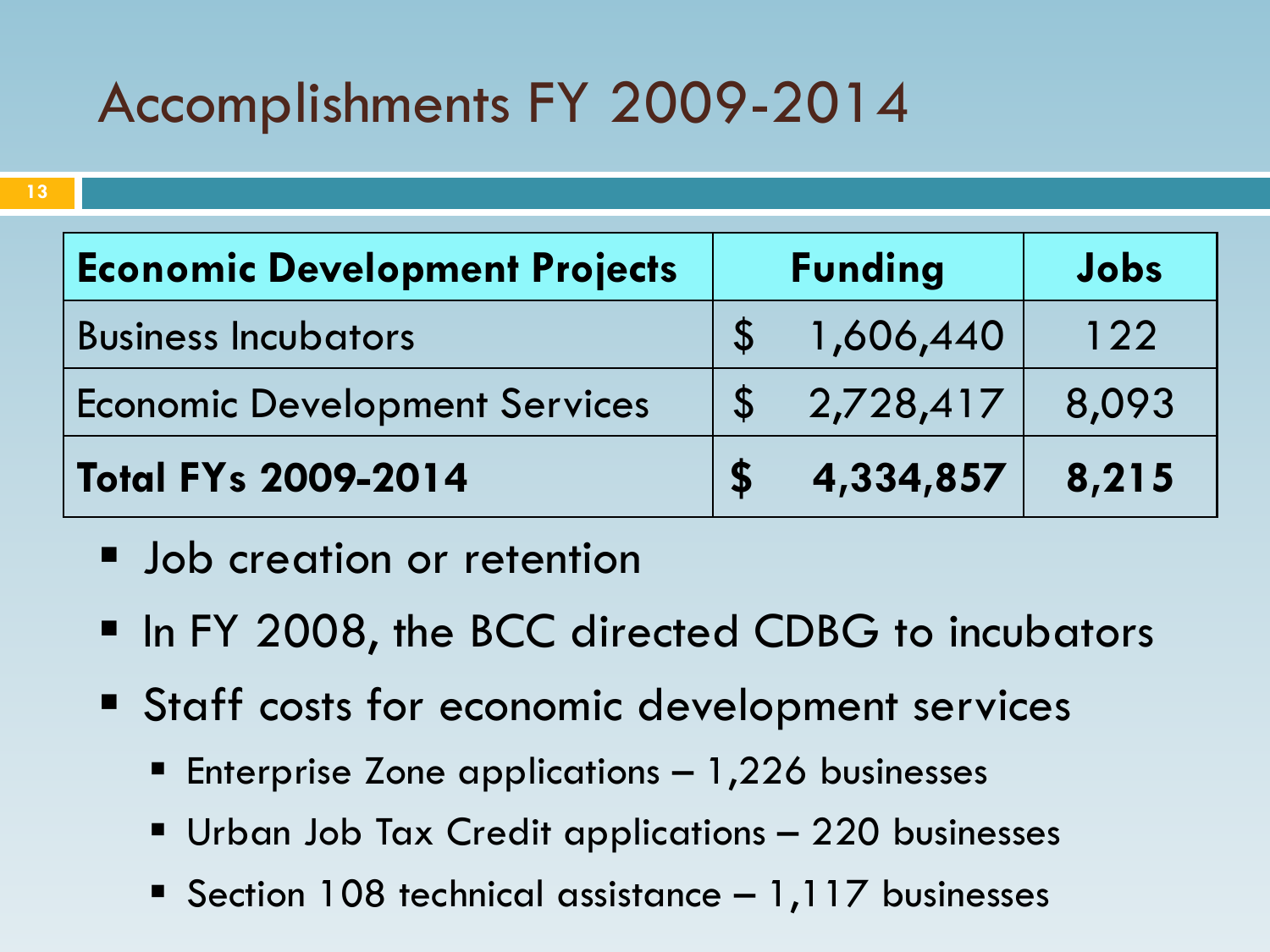| <b>Housing Program</b>        | <b>Funding</b>                         | <b>Units</b> |
|-------------------------------|----------------------------------------|--------------|
| <b>Housing Rehabilitation</b> | 3,122,975<br>$\boldsymbol{\mathsf{S}}$ | 202          |
| <b>Housing Demolition</b>     | 1,231,092<br>$\mathbf S$               | 72           |
| <b>Code Enforcement</b>       | 390,042<br>$\boldsymbol{\mathsf{S}}$   | 1,600        |
| <b>TOTAL FYs 2009-2014</b>    | 4,744,109                              | 1,874        |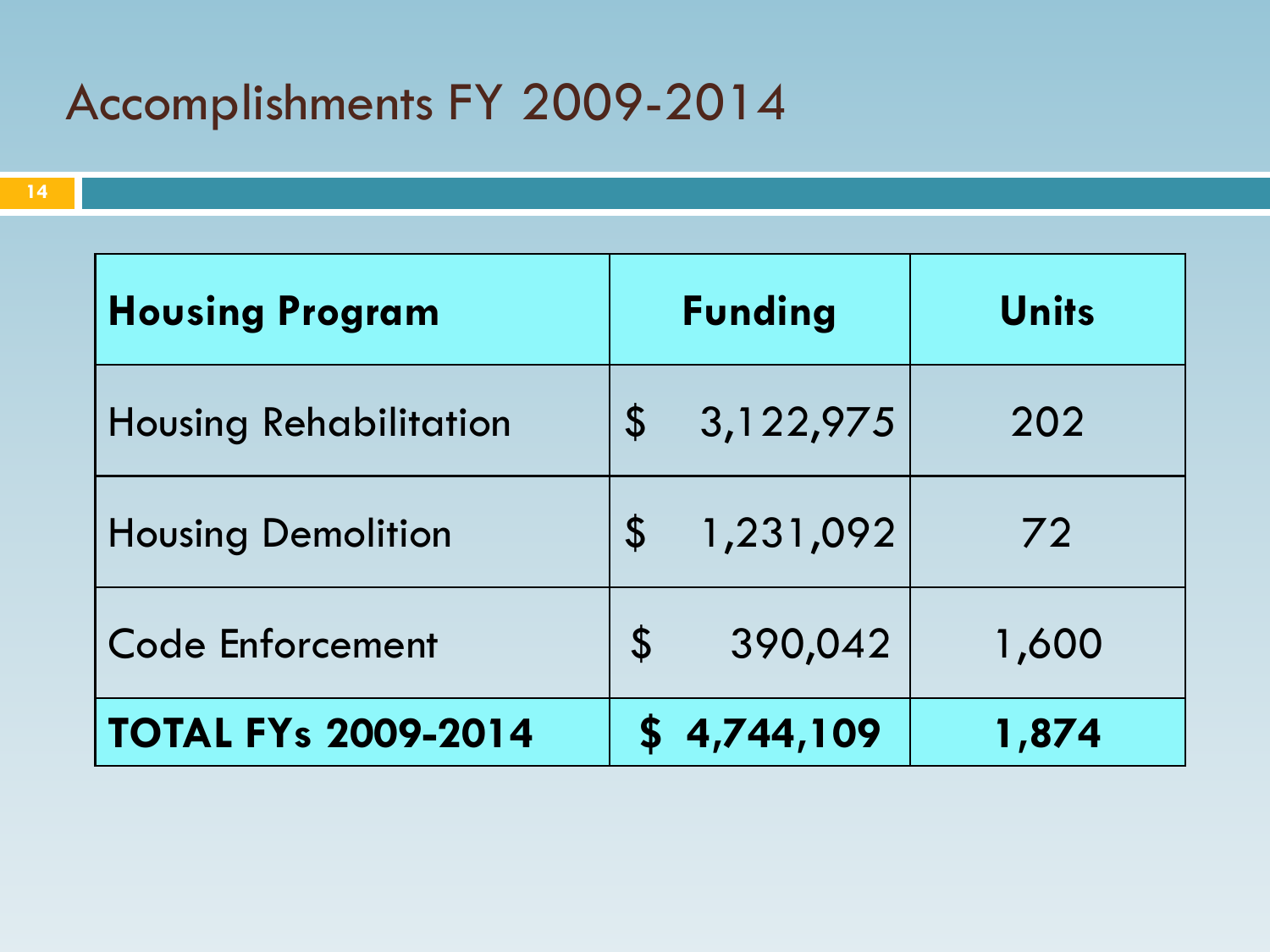## FY 2013-2014 CDBG Allocation

| <b>CDBG Activity</b>                        | FY 2013-14<br>Actual*                  |  |  |
|---------------------------------------------|----------------------------------------|--|--|
| <b>Demolition</b>                           | $\boldsymbol{\mathsf{S}}$<br>100,000   |  |  |
| <b>Utility Connection</b>                   | $\boldsymbol{\theta}$<br>35,000        |  |  |
| <b>Economic Development</b>                 | $\boldsymbol{\mathsf{S}}$<br>783,376   |  |  |
| <b>Public Services and The Lewis Center</b> | $\boldsymbol{\mathsf{S}}$<br>883,832   |  |  |
| <b>Local Entitlement Municipalities</b>     | $\boldsymbol{\mathsf{\$}}$<br>749,882  |  |  |
| <b>County-Initiated Capital Projects</b>    | $\boldsymbol{\mathsf{S}}$<br>1,864,493 |  |  |
| <b>Special Area of Hope</b>                 | $\boldsymbol{\mathsf{S}}$<br>322,291   |  |  |
| <b>Program Administration</b>               | $\mathcal{S}$<br>1,178,343             |  |  |
| <b>TOTAL</b>                                | 5,917,217<br>\$                        |  |  |

\*Includes \$25,000 of projected program income.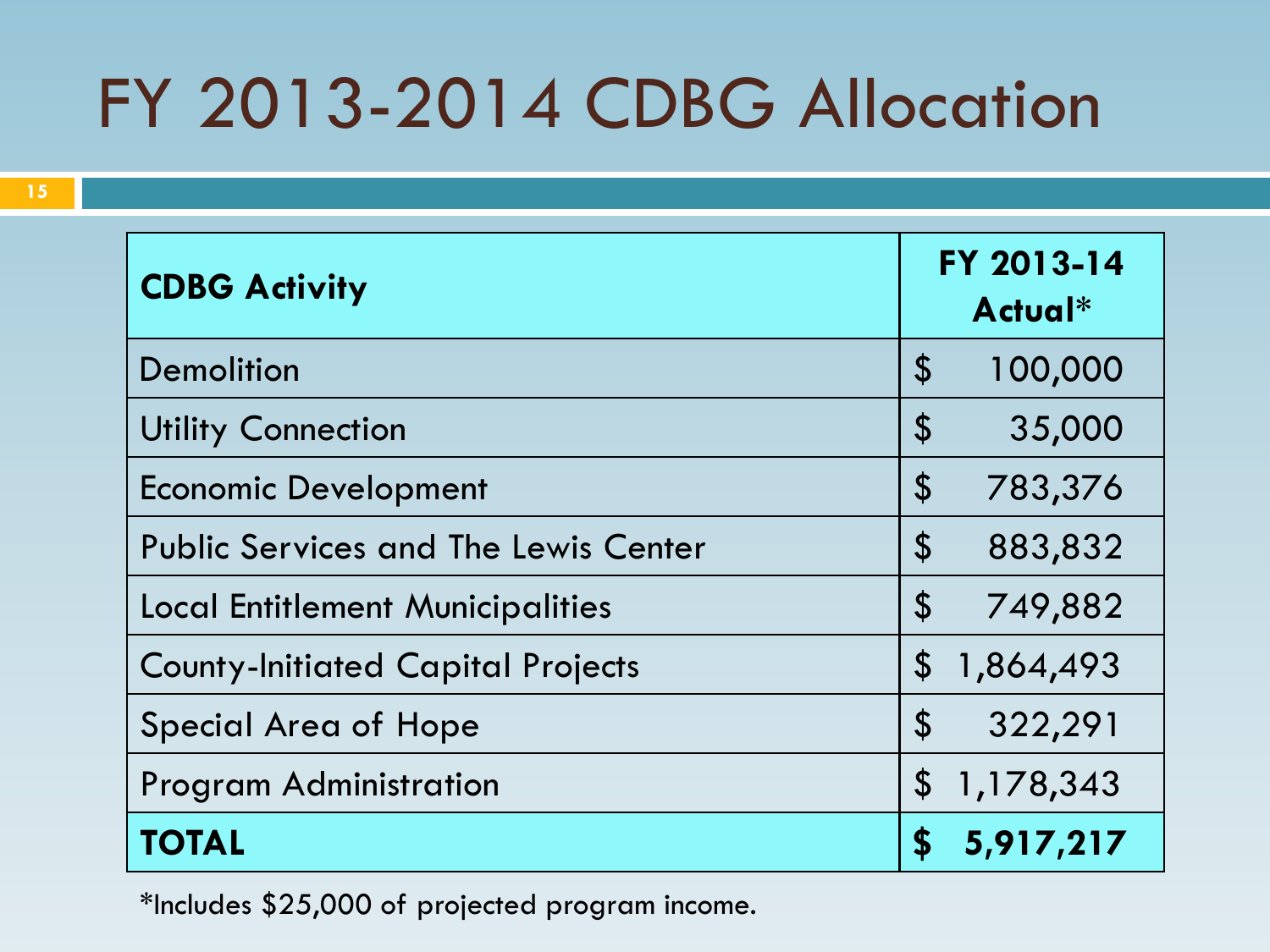# HOME Program Overview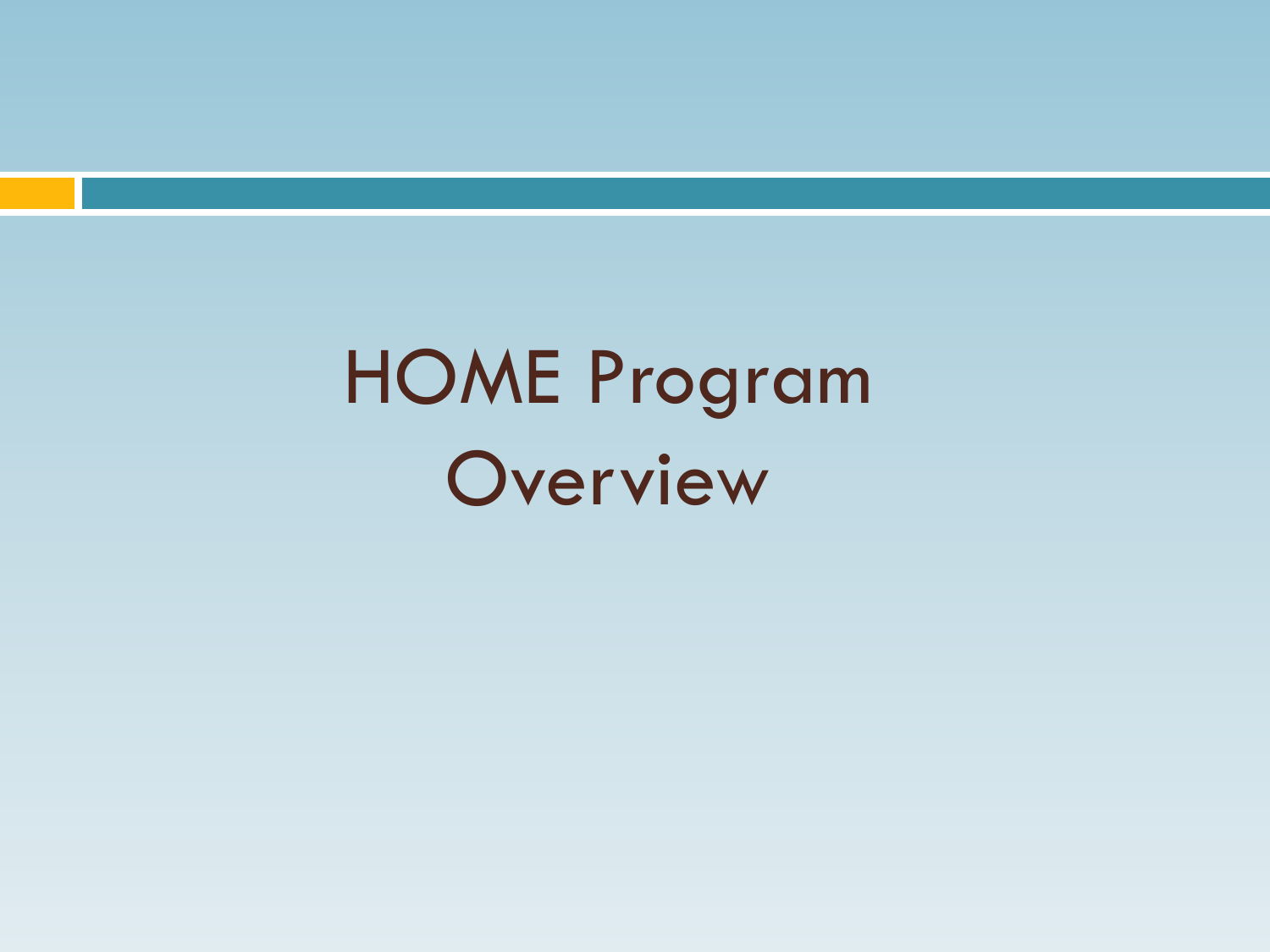### HOME Program

#### **Objective**

Provide decent affordable housing to lower income households Eligible Activities

- Homebuyer Assistance
- **New construction of Rental or For-Sale Housing**
- Acquisition and/or Rehabilitation of Affordable Housing
- Rental Assistance

Note: 15% of HOME funding must be allocated to non-profit groups designated as Community Housing Development Organizations (CHDOs).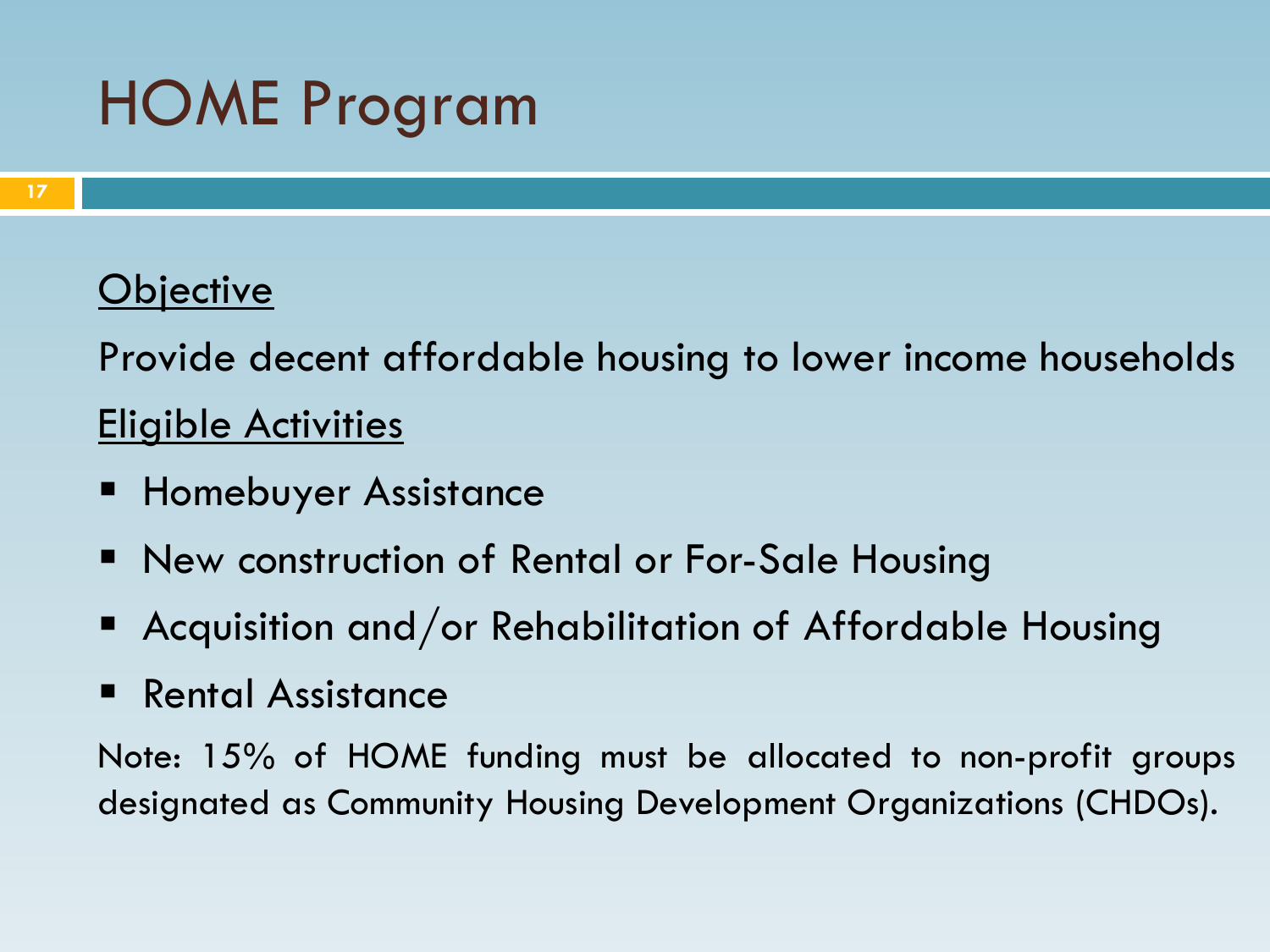#### HOME Historical Distributions FY 2009-2014

| <b>HOME Activity</b>          | FY 2009-14   | <b>Units</b> |
|-------------------------------|--------------|--------------|
| Homebuyer Assistance Programs | \$5,424,443  | 145          |
| <b>CHDO Activities</b>        | \$2,020,867  | 24           |
| <b>New Rental Development</b> | \$3,806,630  | 132          |
| <b>TOTAL FYs 2009-2014</b>    | \$11,251,940 | 301          |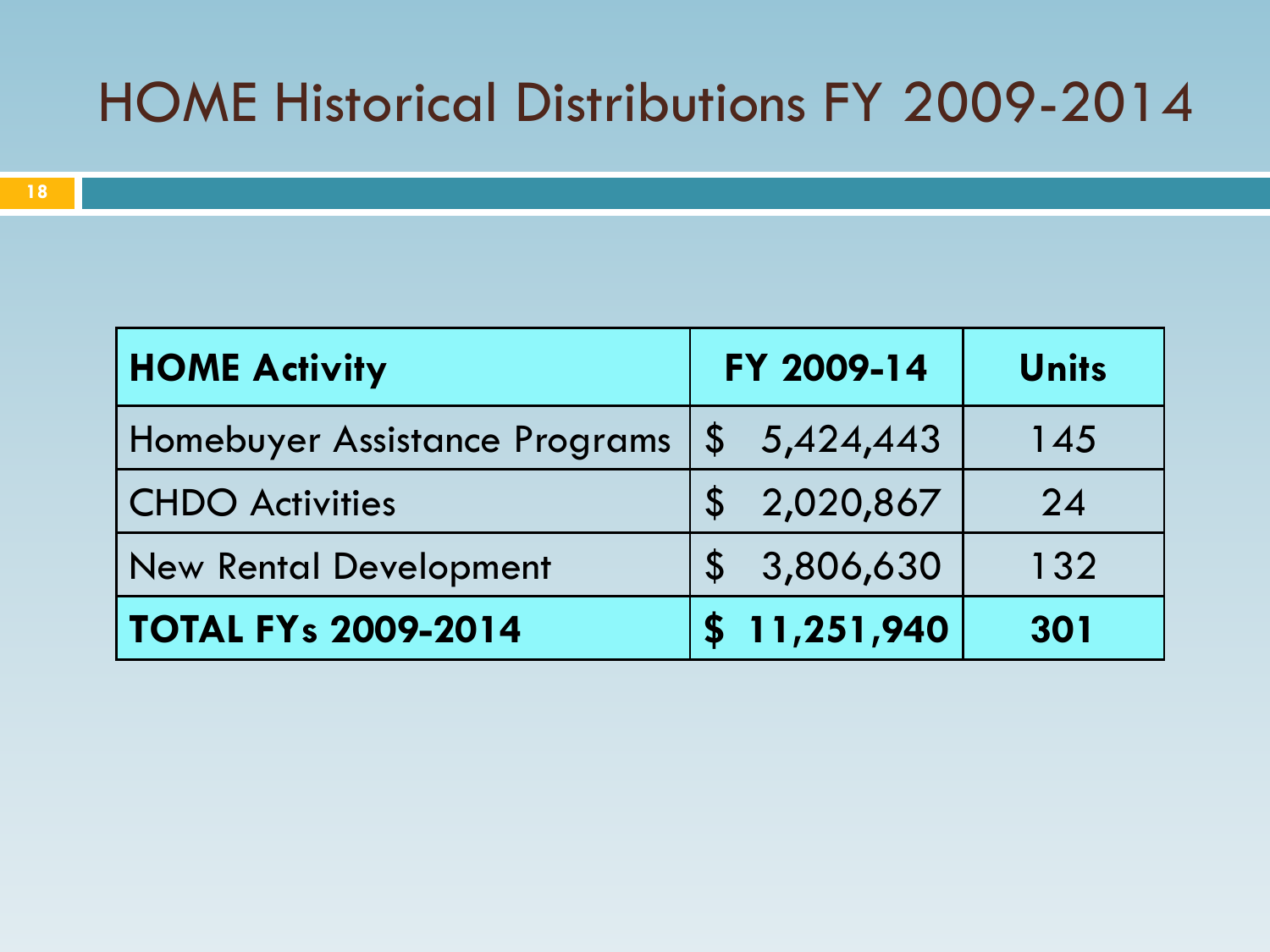## ESG Overview & Process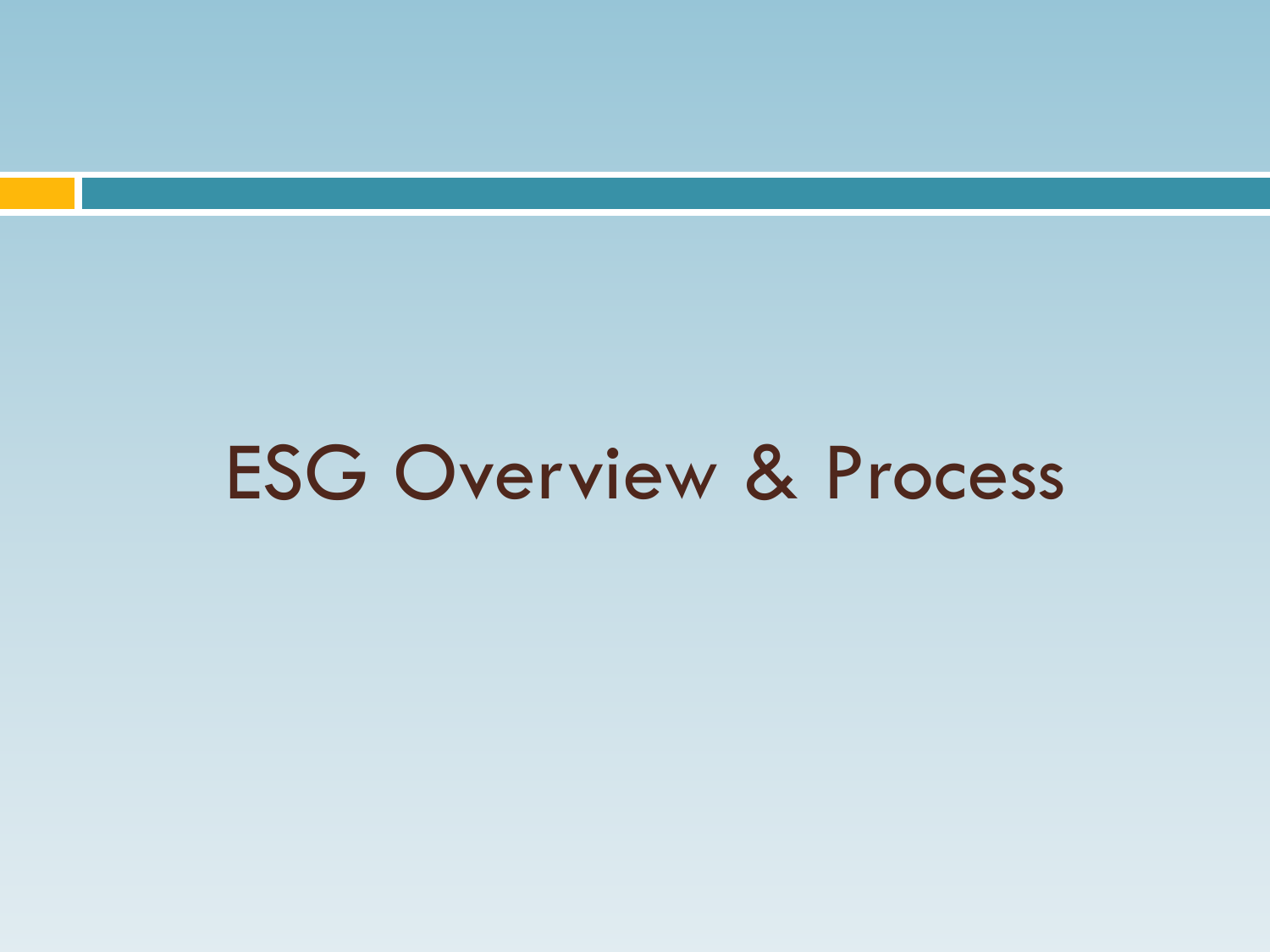## ESG Program

#### **Objective**

To provide housing and supportive services to the homeless, and the at-risk population.

#### Eligible Activities

- **Emergency Shelter**
- **Homeless Prevention**
- **Rapid Re-Housing**
- **Street Outreach**
- **Example 1 Client Management Information System**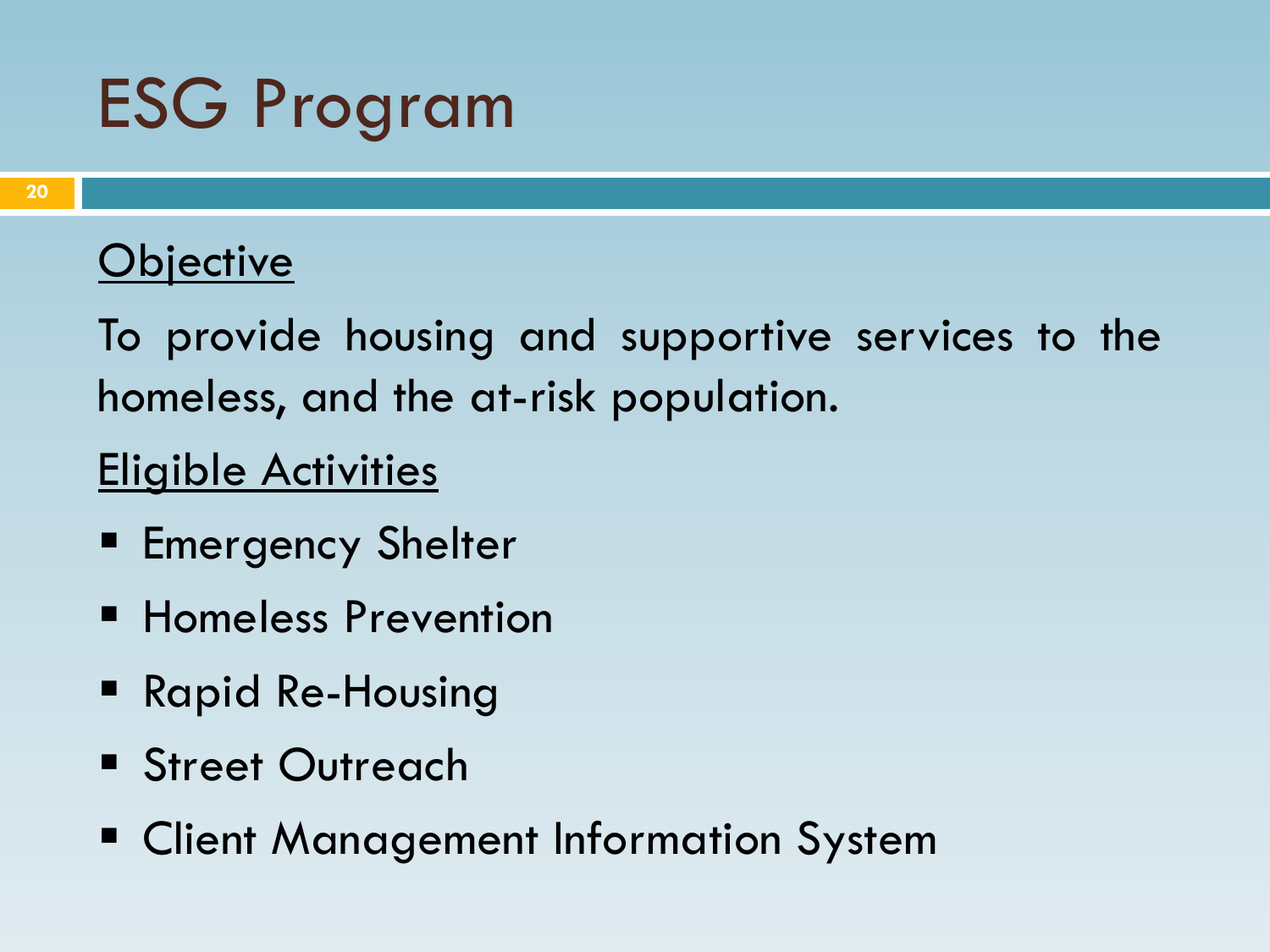### ESG Process

- **ESG** is administered by the Palm Beach County Department of Community Services
- Funds are provided to local non-profit agencies through a competitive process
- **Funding recommendations are forthcoming from a** grant review committee of the PBC Homeless and Housing Alliance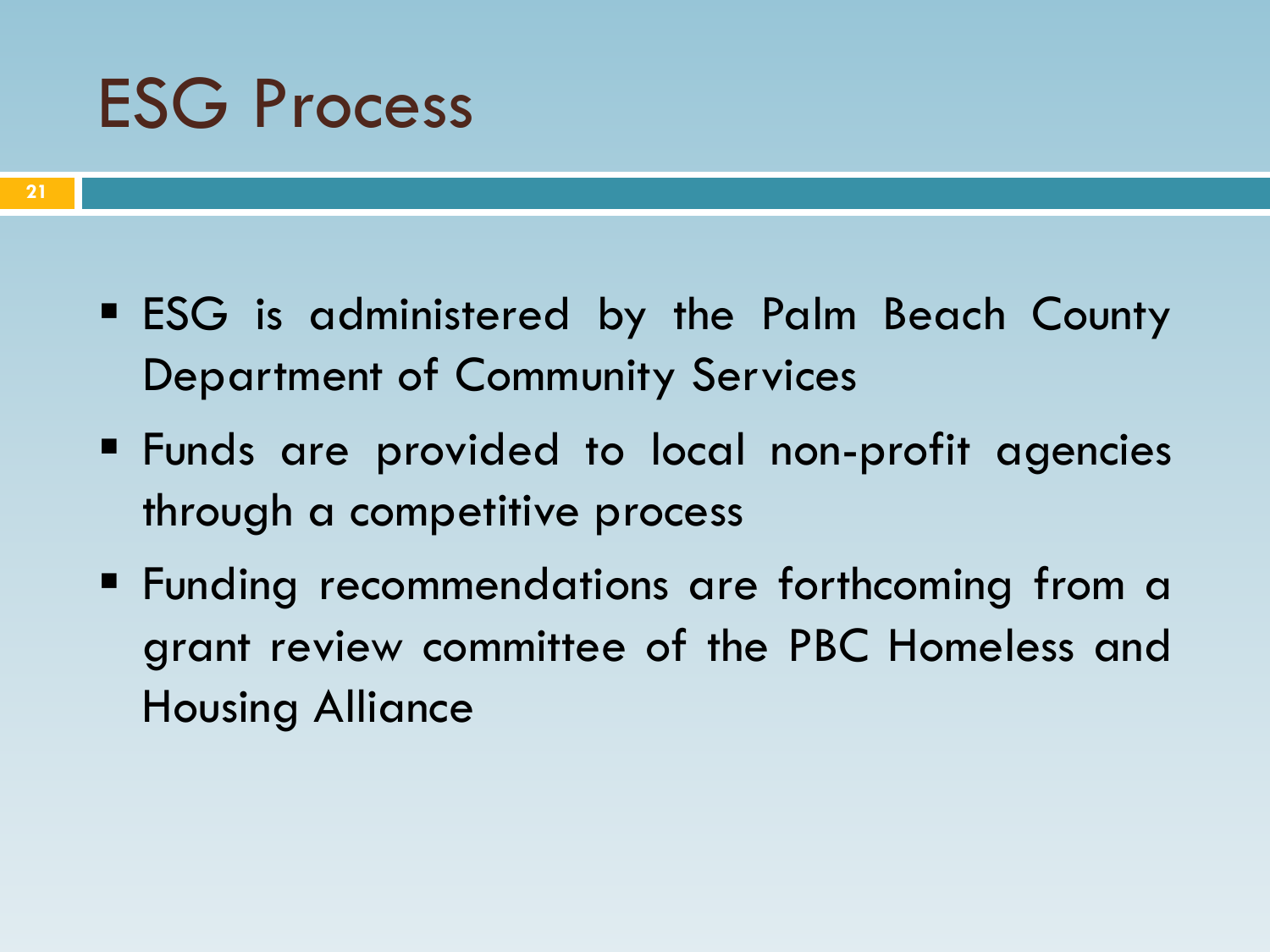### ESG Historical Allocations FY 2009-2014

| <b>ESG Eligible Activity</b> | <b>Funding</b>             |             | Persons |
|------------------------------|----------------------------|-------------|---------|
| <b>Emergency Shelter</b>     |                            | \$2,134,389 | 19,470  |
| <b>Homeless Prevention</b>   | $\boldsymbol{\mathcal{Z}}$ | 674,936     | 5,944   |
| <b>Rapid Re-Housing</b>      | $\mathbf S$                | 172,505     | 549     |
| <b>Essential Services</b>    | $\boldsymbol{\mathsf{S}}$  | 55,602      | 2,411   |
| <b>HMIS</b>                  | $\mathfrak{P}$             | 19,770      | -       |
| <b>TOTAL FYs 2009-2014</b>   |                            | 3,057,202   | 28,374  |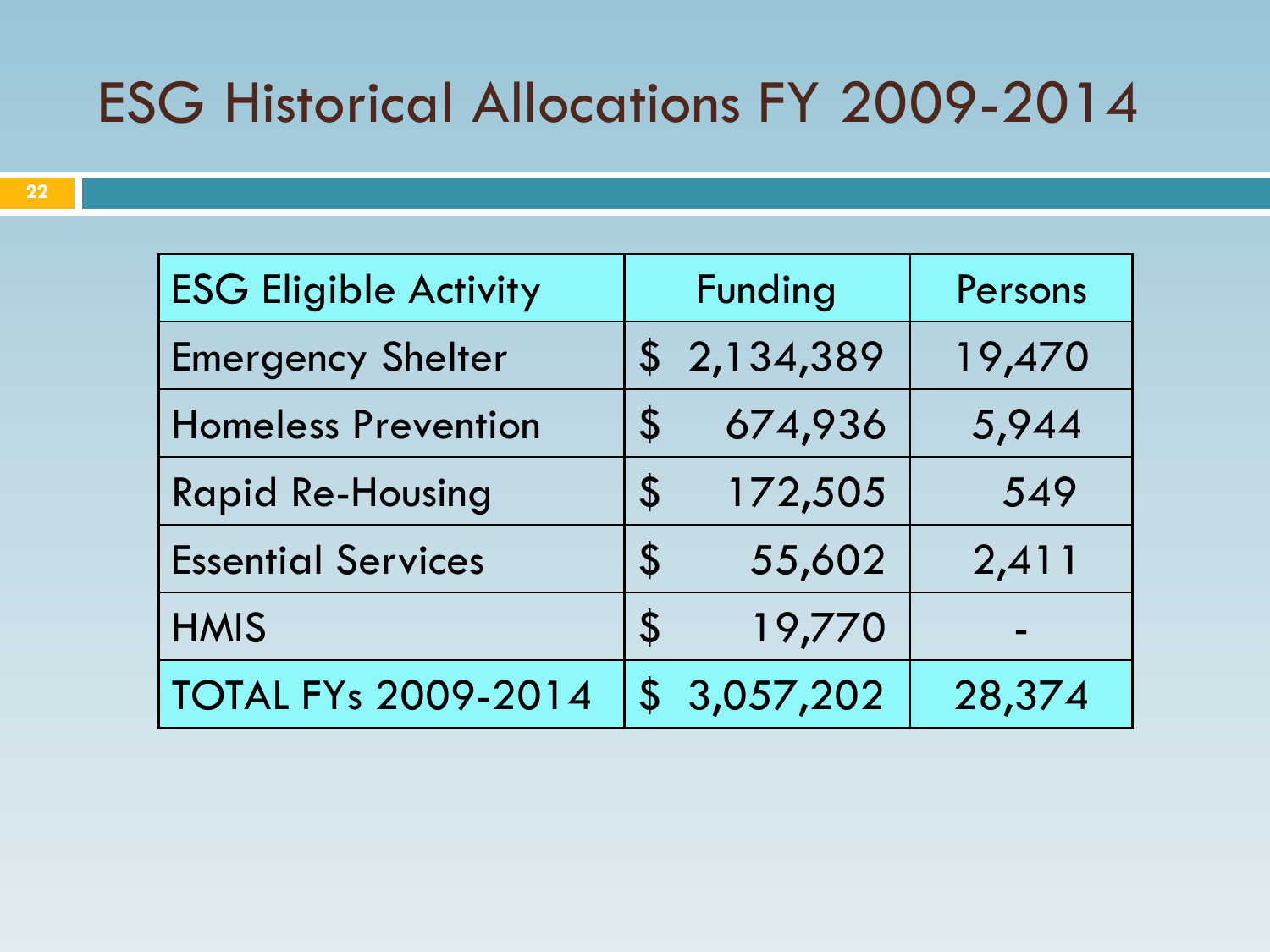### ESG Funded Agencies FY 2013-2014

| <b>Agency</b>                                   | <b>Funding</b>                          | <b>Persons</b> |
|-------------------------------------------------|-----------------------------------------|----------------|
| <b>Adopt-A-Family of the Palm Beaches</b>       | 71,695.00<br>\$                         | 48             |
| Aid to Victims of Domestic Abuse                | 22,033.60<br>$\boldsymbol{\mathsf{S}}$  | 113            |
| <b>Center for Family Services</b>               | $\boldsymbol{\mathsf{S}}$<br>45,744.80  | 243            |
| <b>Children's Case Management Organization</b>  | \$<br>14,256.00                         | 63             |
| Children's Home Society of Florida              | $\boldsymbol{\mathsf{\$}}$<br>12,783.00 | 182            |
| <b>Coalition for Independent Living Options</b> | $\boldsymbol{\mathsf{S}}$<br>15,869.00  | 35             |
| <b>Farmworkers Coordinating Council</b>         | \$<br>3,880.00                          | 18             |
| The Lord's Place- Family Program                | $\boldsymbol{\mathsf{S}}$<br>20,811.80  | 105            |
| The Lord's Place-Men's Recovery Center          | $\boldsymbol{\mathsf{\$}}$<br>22,274.60 | 75             |
| <b>Salvation Army</b>                           | $\boldsymbol{\mathsf{S}}$<br>48,618.80  | 120            |
| <b>Vita Nova</b>                                | $\boldsymbol{\mathsf{S}}$<br>53,714.60  | 47             |
| <b>YWCA</b>                                     | $\boldsymbol{\mathsf{S}}$<br>12,498.80  | 224            |
| 211 Palm Beach/Treasure Coast                   | $\boldsymbol{\mathsf{S}}$<br>19,770.00  |                |
| <b>Program Administration</b>                   | \$<br>29,511.00                         |                |
| <b>TOTAL FYs 2013-2014</b>                      | \$393,461.00                            | 1,273          |